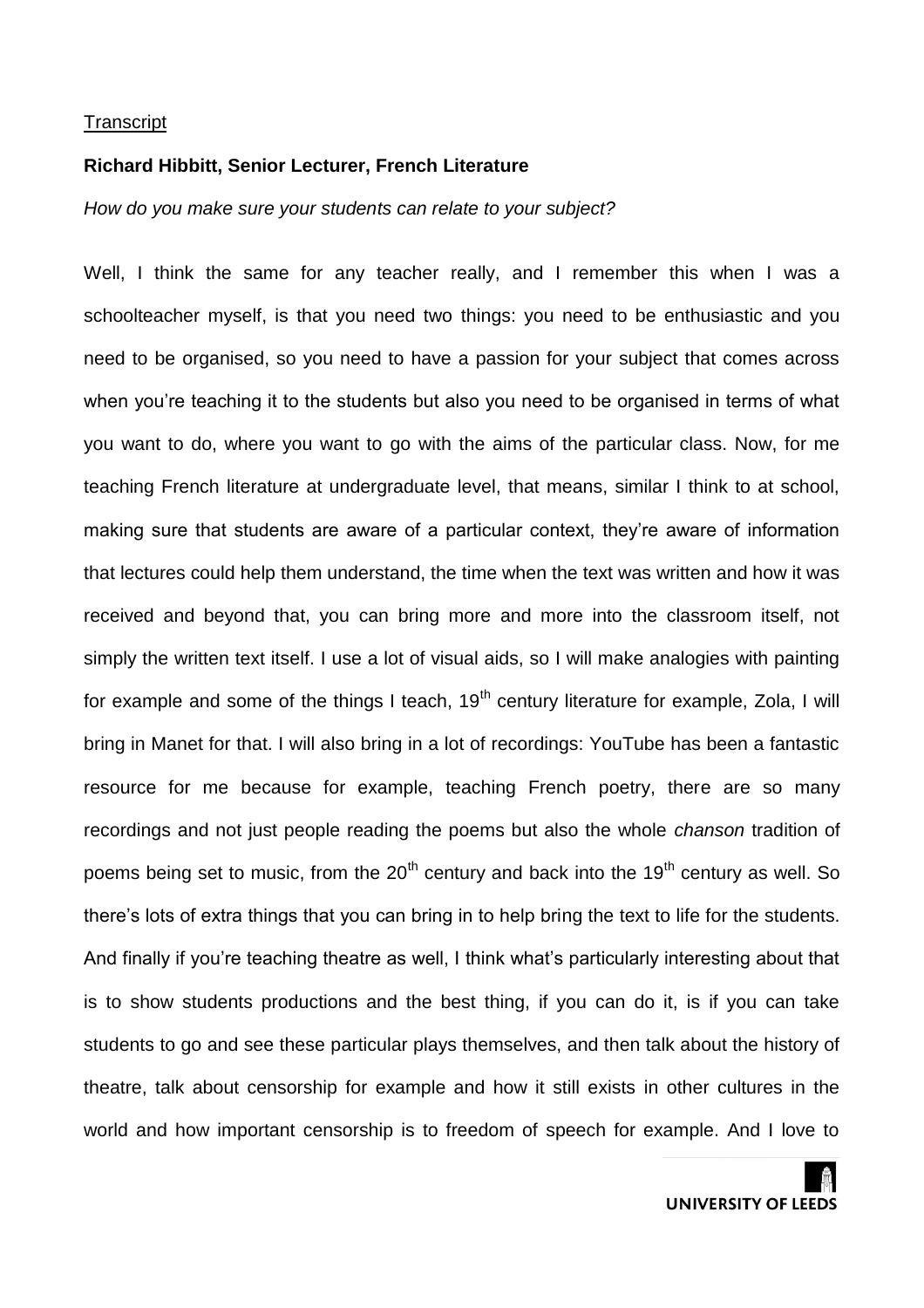teach, for example, Beckett and Ionesco: I've taught them in the past, I don't teach them here at Leeds at the moment. But I think if I had my time again and I was an A-level teacher, I'd love to be able to teach texts like that and also to take my class to Paris because there's always a production of Ionesco's *La Cantatrice Chauve* on in a theatre in Paris and that'd be fantastic for the students, particularly at that age when they're learning about themes such as existentialism, and that's the kind of theme which I think is very interesting for that age. My own stepdaughter did French A-level a couple of years ago and she did Voltaire's *Candide* and Camus's *Les Justes* and I think it was very interesting for her, seeing how these ideas are part of forming her own ideas. I can remember from doing it myself so I think from that point of view, all the extra things you can do beyond the written text help bring the literature alive for the students.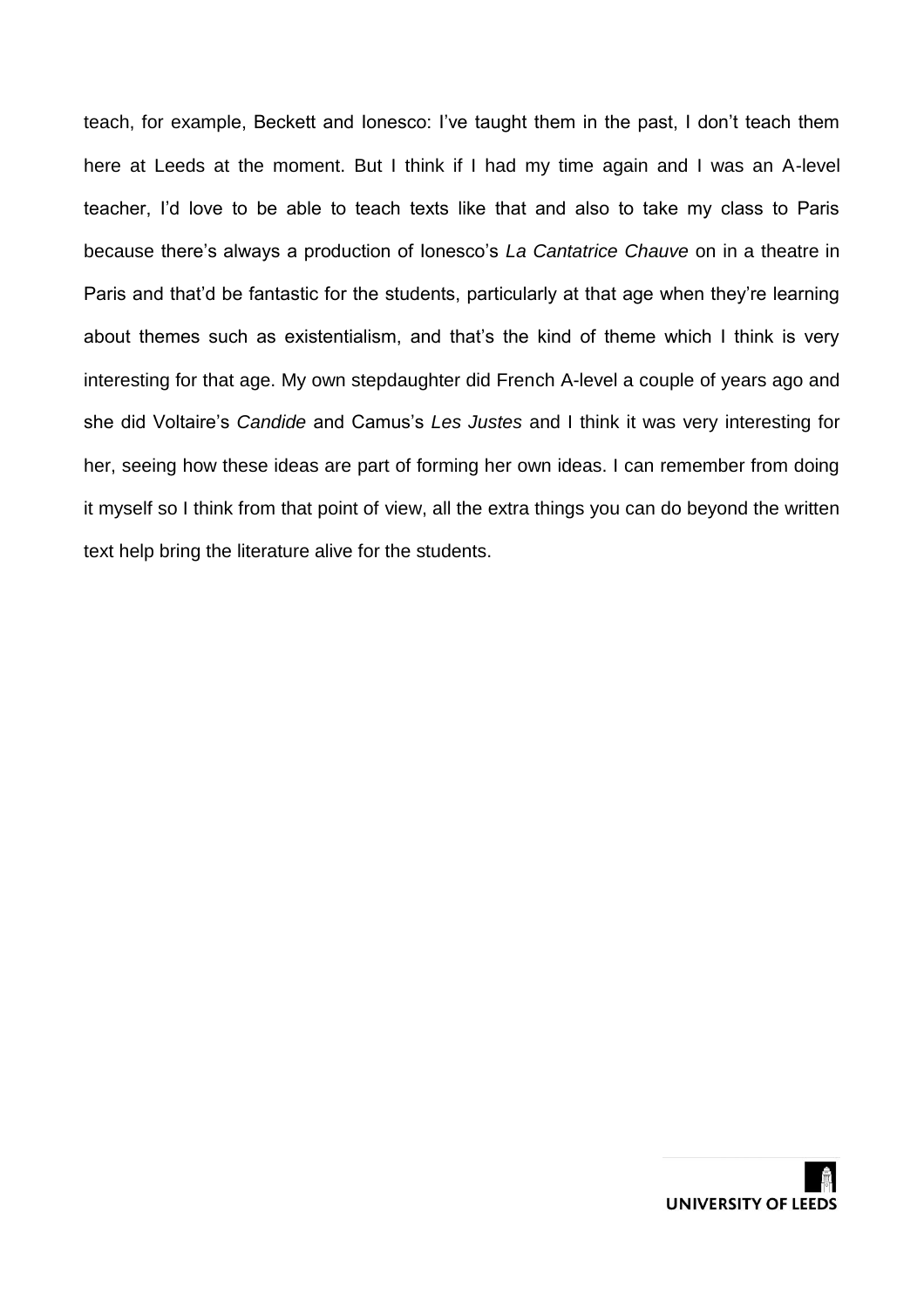### **Richard Hibbitt, Senior Lecturer, French Literature**

# *Which area do you most enjoy teaching?*

If I had to choose, I would choose poetry because I love teaching the novel and I love teaching short stories and I love teaching plays as well, but what I particularly like about poetry is that it lends itself so well to teaching, particularly teaching undergraduates, but also can be done at school level as well, in fact all the way through education. What I like about a poem is that the students can see it in one particular go, so they're able to look at the particular poem and say it's a sonnet of 14 lines or something shorter, sometimes it's a concrete poem so you can see the image as well. There's lots of interesting things you can do about that: you can present the poem to the student, you can give a lecture, you can talk about the context of the poem, possible interpretations, then you can introduce a poem yourself, then you can ask the students in seminars to come in and talk about the poems themselves. I really like it when students come in, in pairs or by themselves, put a poem up on the wall. For example I've brought one along to show you here: this is a particular poem by Apollinaire, which is actually a letter that he wrote during World War One, and you can perhaps just pick up some of these images here. There's an eye, there's an aeroplane, there's also the towers of Notre-Dame as well. So when students can bring something in, it's almost like a painting and they can put it up and they can talk about the language. Poetry is also very interesting as a language point of view because of course, there's not much vocabulary and you can go into a lot of detail. So I love the novel and I really like the other things but if I had to choose, it would probably be poetry.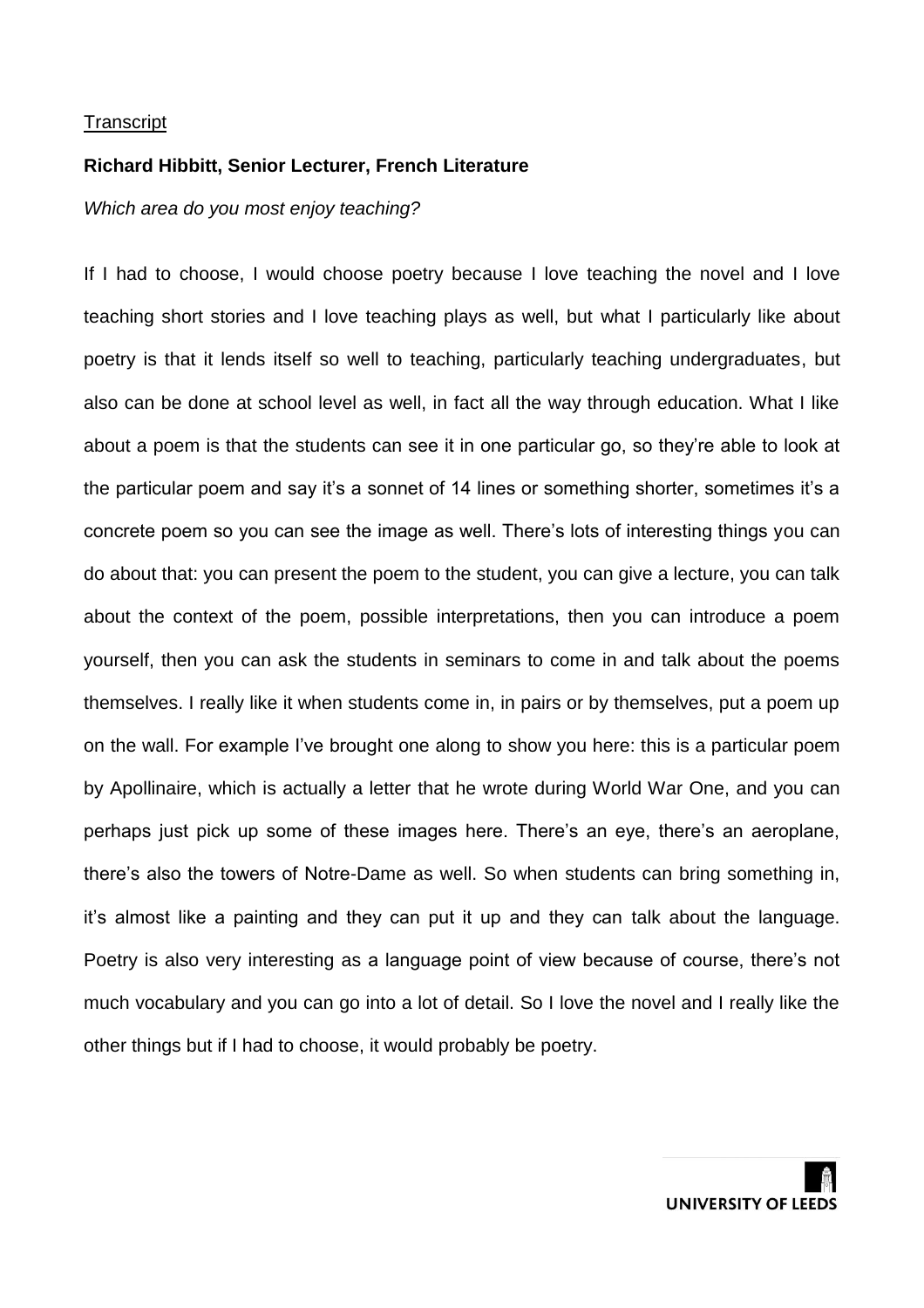### **Richard Hibbitt, Senior Lecturer, French Literature**

*What personally excites you about teaching your subject?*

Well, what I particularly like about literature is that it contains everything. Literature gives you history, it can also give you politics, it can give you culture, it can give you philosophy, religion, spirituality…It can give you all these things and also human relations, about the human condition and it's something I think no other art form really can do. Milan Kundera, one of my favourite novelists who started writing in Czech but now writes in French, so I'm able to teach him as well, he said that the novel in particular is messy and yet it does more than he can ask it to do, and what I like particularly about literature is what they call the paradox of literature. It seems to be an invention, sometimes people say it's a lie that tells the truth, and yet at the same time, even though it's invented, it tells us truths about ourselves. People like literature because there's this human tendency to want to tell stories, which you see right going back to the early myths and also the way that we make sense of our lives. So that's why I find literature particularly interesting, particularly about French literature as well: when I was at school, my A-levels were English, French and German and I always loved reading books. My degree was French and German, and I've always loved French literature and getting to know the language and increasing my vocabulary through that and finding out about another country and another language through its literature.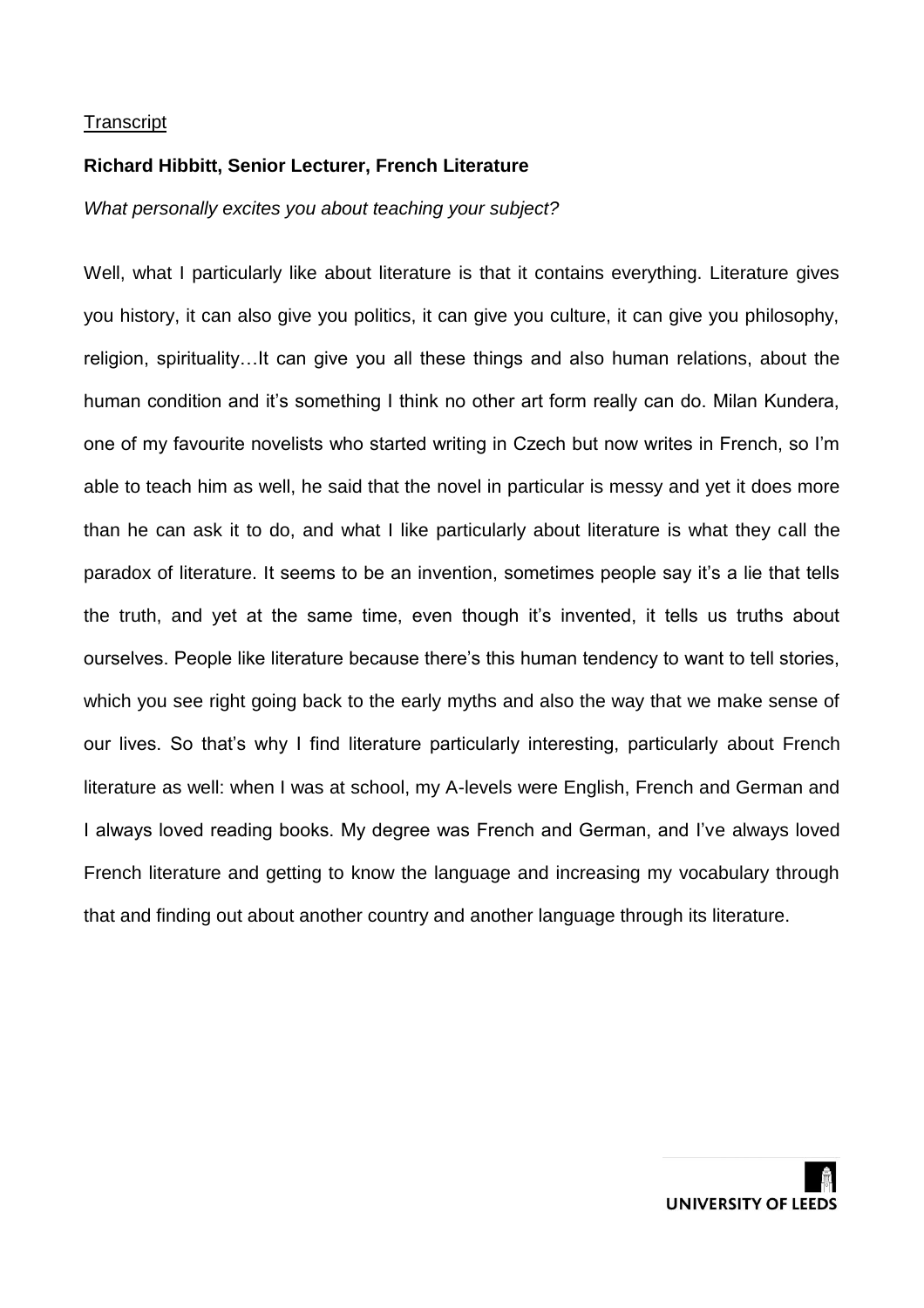# **Richard Hibbitt, Senior Lecturer, French Literature**

*What is the biggest challenge you encounter when teaching your subject?*

The biggest challenge that you encounter when teaching literature as part of a French degree is the fear on behalf of some students that it's going to be too difficult, it's going to be hard for them to understand, particularly literature which isn't modern. And so there's different ways that you can actually approach that challenge, right from the beginning doing it at school for example, putting it in its particular context, giving people awareness of the historical and social context, giving them some examples of the language, giving them linguistic support as well, helping them with reading techniques, telling them we don't need to look up every single word, focus for example specifically on the verbs, gradually building up a more active reading vocabulary. Also we have some very good editions that we use teaching here, some very good editions are used in France for example, *collège, lycée*, the editions we recommend to our students, because they have a lot of support and I think that's particularly useful as well. But it's also showing students that it's not just the question of a language. Some students think: 'Well, what is the relevance of studying literature? Surely I should be doing simply language for business or looking at translation, history, politics'. In fact, it's relevant in two different ways. Any form of textual analysis that you do is going to be useful. So, for example, if I have a student who's done a final year module with me and has been looking at 19<sup>th</sup> century French poetry, I can write a reference for that student saying 'this student is able to analyse a text and to write about it and bring out its salient points' and that's the same for any particular text. But also I think it's realising that a text is not just all about escapism, literature isn't simply something you just do for the fun of it. It's also something that can actually make you think about the topics I mentioned at the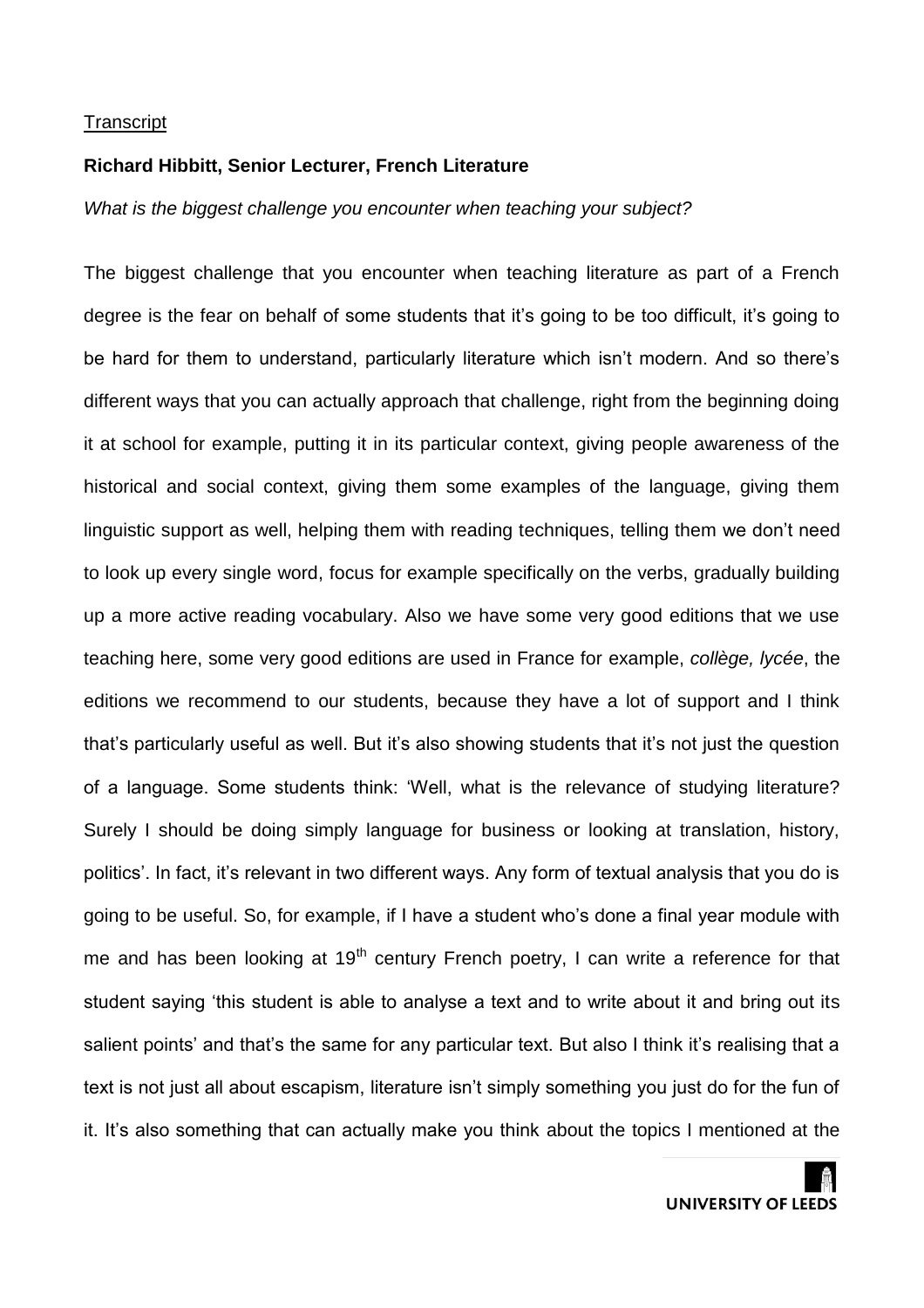start, but also particularly about politics. Often students don't realise that even if a text doesn't seem to be explicitly political, of course it is about politics. It might be an allegory about politics so you can think about plays which are obviously political, like Camus's *Les Justes* for example, but you might think, actually, let's look at something about Racine in the context when it was written, what does that say about pre-Revolutionary France? What does that say about order, for example? Look at La Fontaine's fables: how and why has a beast fable been used? How's that talking about power relations? So from that point of view, it's interesting when you talk to students and say: actually every text is political, every form is political, even though it may not seem so and often texts just seem to be conservative with a small 'c' because what they're doing is simply reinforcing the status quo by not calling it into question, but other texts actually, when you start to look at them, you realise they're much more political than you might think.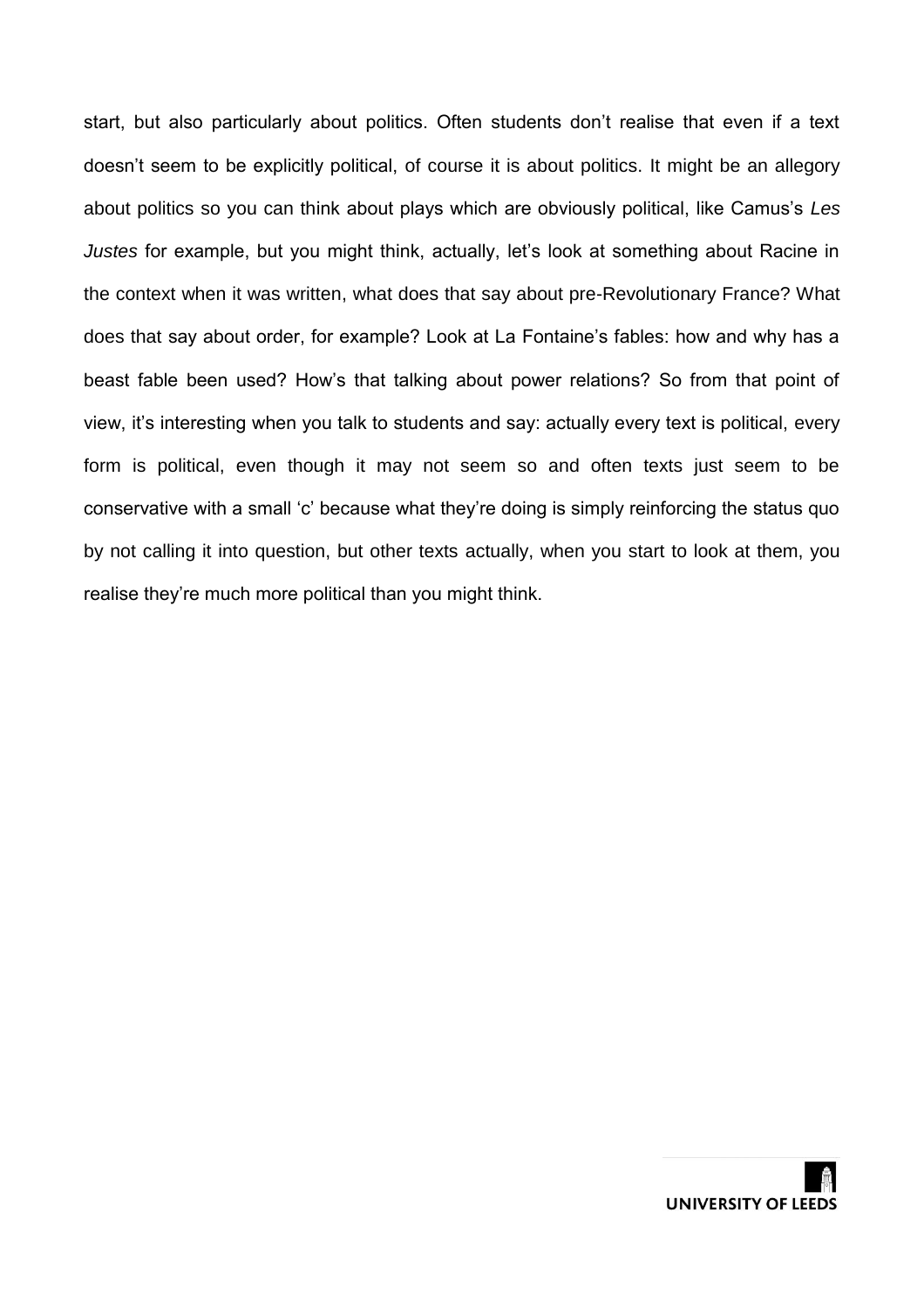# **Richard Hibbitt, Senior Lecturer, French Literature**

*What would be your "top tip" for those going on to teach your subject at A-level?*

Well, I think it's to be pragmatic about it. It's something that even if it's something you haven't got experience of doing, not to be afraid of doing it. It's like anything else: you just learn the best way to do it, you learn from your experience. Feel free to chop the text up into small bits: start by asking students just to read the first opening pages and then come in and talk about them. Then maybe give them a few more chapters to read, gradually go through it more and more as they build it up, intersperse it with different conversations at different times, making sure that they're understanding things, asking them to do presentations. When I did my A-levels, and I'm thinking it's nearly 30 years ago now, I can remember my German teacher in particular slowly reading sections of the books with us and talking us through them, and I think it's the same for all of these things. That's particularly helpful. If one technique isn't working, try something else and always break it up. Obviously that's the same for anything that you teach but I think it works just as well for literature as for teaching language or an area of culture.